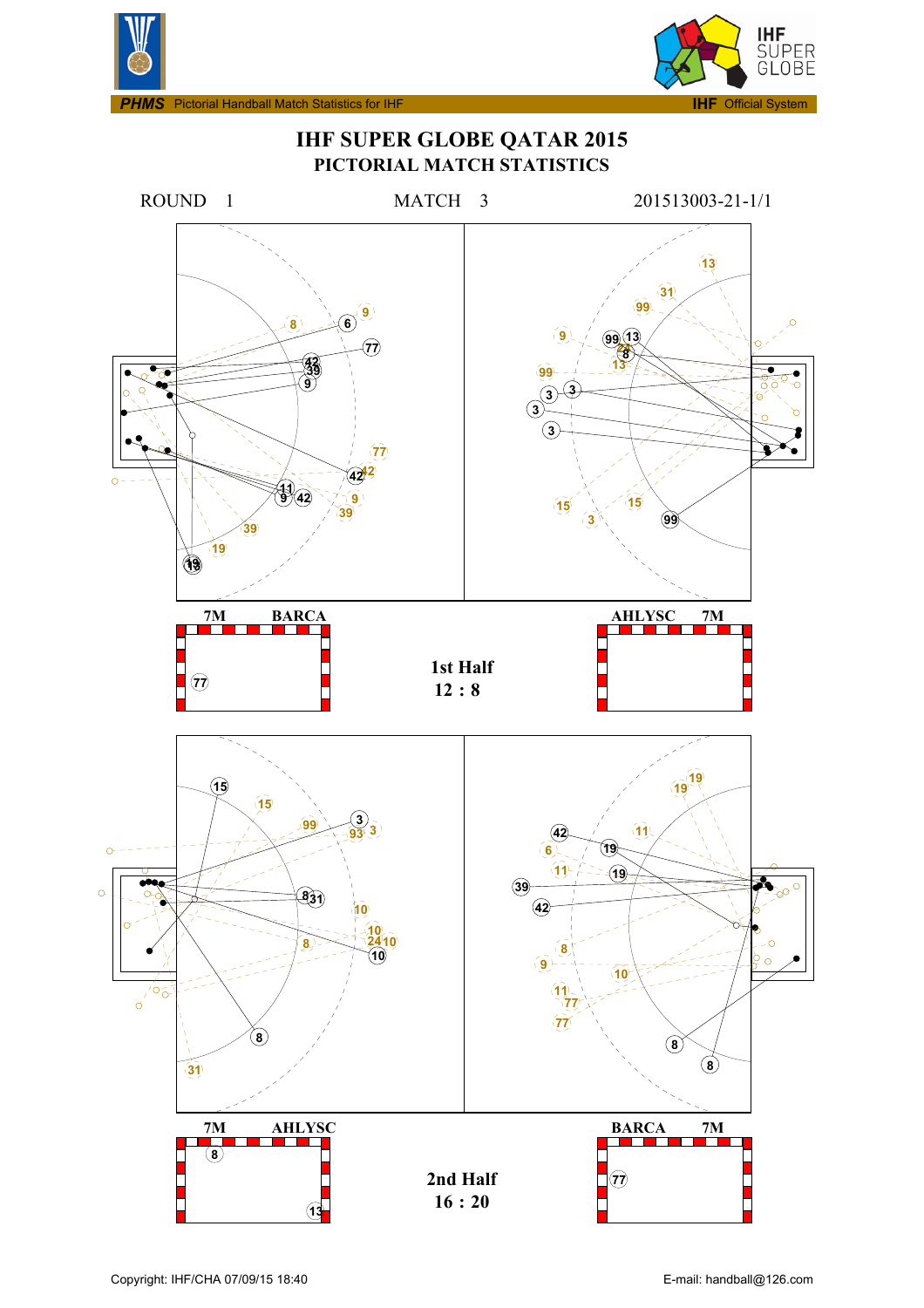



**PHMS** Pictorial Handball Match Statistics **INF** Official System

# **IHF SUPER GLOBE QATAR 2015**

INDV/TEAM MATCH STATISTICS

| <b>MEN</b> | <b>OFFICIAL</b><br><b>HANDBALL</b> |               | ROUND <sub>1</sub> | <b>QUARTER FINALS</b> |              |              | <b>GROUP</b><br>MATCH 3 | $\mathsf{X}$           |              |              |                |                 |              |                | 201513003-14-1/2<br>Duhail<br>07/09/2015 17:00 |
|------------|------------------------------------|---------------|--------------------|-----------------------|--------------|--------------|-------------------------|------------------------|--------------|--------------|----------------|-----------------|--------------|----------------|------------------------------------------------|
| No.        | <b>Name</b>                        | Field<br>Shot | Line<br>Shot       | Wing<br>Shot          | Fast<br>Brk. | Brk.<br>Thr. | Free<br>Thr.            | 7 <sub>m</sub><br>Thr. | <b>Total</b> | Rate<br>$\%$ |                | ASST. ERR. WAR. |              | $2^{\prime}$   | D+DR TIME                                      |
|            | FC BARCELONA(ESP)(BARCA)           |               |                    |                       |              |              |                         |                        |              |              |                |                 |              |                |                                                |
|            | (COURT PLAYER)                     |               |                    |                       |              |              |                         |                        |              |              |                |                 |              |                |                                                |
| 1          | PEREZ DE V. G.                     |               |                    |                       |              |              |                         |                        |              | 0.0%         |                |                 |              |                | 00:00:00                                       |
| 3          | NODDESBO Jesper                    |               |                    |                       |              |              |                         |                        |              | 0.0%         |                |                 |              |                | 00:21:27                                       |
| 6          | <b>KOPLJAR Marko</b>               | 1/2           |                    |                       |              |              |                         |                        | 1/2          | 50.0%        |                | $\overline{2}$  |              | 1              | 00:24:36                                       |
| 8          | <b>TOMAS Victor</b>                | 0/1           |                    | 2/2                   | 0/1          |              |                         |                        | 2/4          | 50.0%        |                |                 |              |                | 00:39:57                                       |
| 9          | <b>ENTRERRIOS Raul</b>             | 0/3           | 1/1                |                       | 1/1          |              |                         |                        | 2/5          | 40.0%        | $\mathbf{3}$   | $\overline{2}$  |              |                | 00:41:06                                       |
| 10         | SORHAINDO Cedric                   |               | 0/1                |                       |              |              |                         |                        | 0/1          | 0.0%         |                | 1               |              |                | 00:23:14                                       |
| 11         | <b>SARMIENTO Daniel</b>            | 0/2           | 0/1                |                       | 1/1          |              |                         |                        | 1/4          | 25.0%        | $\mathbf{1}$   | $\mathbf{1}$    | $\mathbf{1}$ |                | 00:19:19                                       |
| 12         | <b>SARIC Daniel</b>                |               |                    |                       |              |              |                         |                        |              | 0.0%         | $\mathbf{1}$   |                 |              |                | 01:00:00                                       |
| 13         | <b>ARINO Aitor</b>                 |               |                    | 1/1                   |              |              |                         |                        | 1/1          | 100%         |                |                 | $\mathbf{1}$ |                | 00:08:47                                       |
| 18         | <b>GURBINDO Eduardo</b>            |               |                    |                       |              |              |                         |                        |              | 0.0%         |                |                 |              |                | 00:11:40                                       |
| 19         | <b>SIGURDSSON G.</b>               |               | 1/1                | 1/4                   | 1/1          |              |                         |                        | 3/6          | 50.0%        |                | $\mathbf{1}$    |              |                | 00:51:11                                       |
| 21         | SYPRZAK Kamil                      |               |                    |                       |              |              |                         |                        |              | 0.0%         |                | $\mathbf{1}$    | $\mathbf{1}$ | $\overline{c}$ | 00:12:11                                       |
| 27         | <b>MORROS Viran</b>                |               |                    |                       |              |              |                         |                        |              | 0.0%         |                |                 |              | 1              | 00:21:38                                       |
| 39         | <b>JICHA Filip</b>                 | 1/2           |                    | 0/1                   | 1/1          |              |                         |                        | 2/4          | 50.0%        |                | $\mathbf{1}$    |              | 1              | 00:24:33                                       |
| 42         | <b>JALLOUZ Wael</b>                | 2/3           | 1/1                |                       | 1/1          | 1/1          |                         |                        | 5/6          | 83.3%        |                | $\mathbf{1}$    |              | 1              | 00:22:49                                       |
| 77         | <b>LAZAROV Kiril</b>               | 1/4           |                    |                       |              |              |                         | 2/2                    | 3/6          | 50.0%        |                |                 |              |                | 00:26:03                                       |
|            | <b>Total</b>                       | 5/17          | 3/5                | 4/8                   | 5/6          | 1/1          |                         | 2/2                    | 20/39        | 51.3%        | 5              | 10              | 3            | $6\phantom{a}$ |                                                |
|            | (GOALKEEPER)                       |               |                    |                       |              |              |                         |                        |              |              |                |                 |              |                |                                                |
|            | 12 SARIC Danjel                    | 6/11          | 1/5                | 2/5                   | 2/4          |              |                         | 0/2                    | 11/27        | 40.7%        | $\overline{1}$ |                 |              |                | 01:00:00                                       |
|            |                                    |               |                    |                       |              |              |                         |                        |              |              |                |                 |              |                |                                                |
|            |                                    |               |                    |                       |              |              |                         |                        |              |              |                |                 |              |                |                                                |
|            | <b>Total</b>                       | 6/11          | 1/5                | 2/5                   | 2/4          |              |                         | 0/2                    | 11/27        | 40.7%        | $\mathbf{1}$   |                 |              |                |                                                |

### **COURT PLAYER: GOALS/SHOTS GOALKEEPER: SAVED/SHOTS**

| <b>TEAM TOTALS</b> | <b>GOALS</b> | <b>SAVED</b> | <b>MISSED</b> | <b>POST</b> | <b>BLOCKED</b> | <b>TOTAL</b> | $RATE(\%)$ |
|--------------------|--------------|--------------|---------------|-------------|----------------|--------------|------------|
| Field Shot         | 5            | 8            |               |             | 2              | 17           | 29.4%      |
| Line Shot          | 3            | 2            |               |             |                | 5            | 60.0%      |
| Wing Shot          | 4            | 4            |               |             |                | 8            | 50.0%      |
| <b>Fastbreak</b>   | 5            |              |               |             |                | 6            | 83.3%      |
| Breakthrough       |              |              |               |             |                |              | 100.0%     |
| <b>Free Throw</b>  |              |              |               |             |                |              | $0.0\%$    |
| 7M-Throw           | 2            |              |               |             |                | 2            | 100.0%     |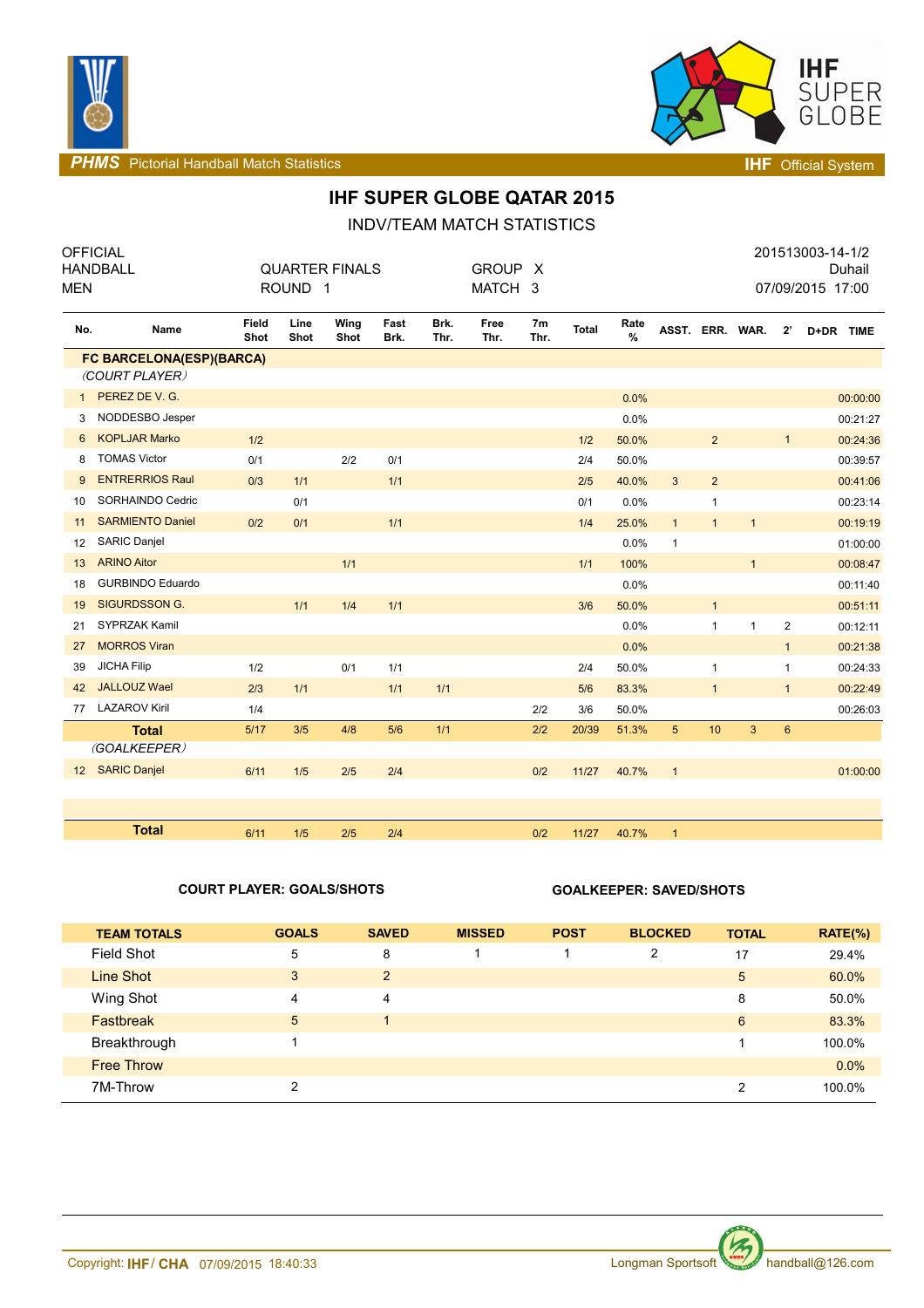



**PHMS** Pictorial Handball Match Statistics **Intervalse and Contract Contract Contract Contract Contract Contract Contract Contract Contract Contract Contract Contract Contract Contract Contract Contract Contract Contract C** 

## **IHF SUPER GLOBE QATAR 2015**

INDV/TEAM MATCH STATISTICS

| OFFICIAL                       |                        |                       |                    |              |              |              |              |                        |              |                       |              |                |                 |              | 201513003-14-2/2 |
|--------------------------------|------------------------|-----------------------|--------------------|--------------|--------------|--------------|--------------|------------------------|--------------|-----------------------|--------------|----------------|-----------------|--------------|------------------|
|                                | <b>HANDBALL</b>        | <b>QUARTER FINALS</b> |                    |              |              |              | <b>GROUP</b> |                        |              |                       |              |                | Duhail          |              |                  |
| <b>MEN</b>                     |                        |                       | ROUND <sub>1</sub> |              |              |              | MATCH 3      |                        |              |                       |              |                |                 |              | 07/09/2015 17:00 |
| No.                            | Name                   | Field<br>Shot         | Line<br>Shot       | Wing<br>Shot | Fast<br>Brk. | Brk.<br>Thr. | Free<br>Thr. | 7 <sub>m</sub><br>Thr. | <b>Total</b> | Rate<br>$\frac{9}{6}$ |              |                | ASST. ERR. WAR. | $2^{\prime}$ | D+DR TIME        |
| AL AHLY SPORTS CLUB(EGY)(AHLY! |                        |                       |                    |              |              |              |              |                        |              |                       |              |                |                 |              |                  |
|                                | (COURT PLAYER)         |                       |                    |              |              |              |              |                        |              |                       |              |                |                 |              |                  |
| 3                              | ABOUEBAID M.           | 5/7                   |                    |              |              |              |              |                        | 5/7          | 71.4%                 | $\mathbf{1}$ | $\mathbf{1}$   | $\mathbf{1}$    | $\mathbf{1}$ | 00:59:08         |
| 8                              | <b>RAMADAN Mohamed</b> |                       | 2/3                | 1/1          |              |              |              | 1/1                    | 4/5          | 80.0%                 |              | 3              | $\mathbf{1}$    | $\mathbf{1}$ | 00:56:01         |
| 9                              | ELBOGHDADY M.          | 0/1                   |                    |              |              |              |              |                        | 0/1          | 0.0%                  |              | $\mathbf{1}$   |                 |              | 00:06:42         |
| 10                             | <b>MOHAMED Ali</b>     | 0/3                   |                    |              | 1/1          |              |              |                        | 1/4          | 25.0%                 | $\mathbf{1}$ | $\sqrt{2}$     |                 |              | 00:49:50         |
| 11                             | <b>HAMMAD Mahmoud</b>  |                       |                    |              |              |              |              |                        |              | 0.0%                  |              |                |                 |              | 00:00:00         |
| 13                             | <b>OSMAN Karim</b>     |                       |                    | 0/1          | 1/2          |              |              | 1/1                    | 2/4          | 50.0%                 |              | $\mathbf{1}$   |                 |              | 00:26:16         |
| 15                             | <b>AMER Mohamed</b>    | 0/1                   |                    | 1/2          | 0/1          |              |              |                        | 1/4          | 25.0%                 | $\mathbf{1}$ | $\overline{4}$ |                 |              | 00:54:13         |
| 16                             | <b>ISMAIL Elsayed</b>  |                       |                    |              |              |              |              |                        |              | 0.0%                  |              |                |                 |              | 00:00:22         |
| 18                             | <b>HAFEZ Ahmed</b>     |                       |                    |              |              |              |              |                        |              | 0.0%                  |              |                |                 |              | 00:02:40         |
| 24                             | <b>ELMASRY Ibrahim</b> | 0/1                   | 0/1                |              |              |              |              |                        | 0/2          | 0.0%                  |              | $\mathbf{1}$   | $\mathbf{1}$    |              | 00:20:37         |
| 31                             | <b>ELWAKIL Omar</b>    |                       | 1/1                | 0/2          |              |              |              |                        | 1/3          | 33.3%                 | $\mathbf{1}$ |                |                 | 3            | 00:32:03         |
| 33                             | <b>ALI Mohamed</b>     |                       |                    |              |              |              |              |                        |              | 0.0%                  |              |                |                 |              | 00:03:08         |
| 34                             | <b>REZK Ahmed</b>      |                       |                    |              |              |              |              |                        |              | 0.0%                  | 1            | $\mathbf{1}$   |                 |              | 00:19:23         |
| 92                             | <b>ALY Mohamed</b>     |                       |                    |              |              |              |              |                        |              | 0.0%                  | $\mathbf{1}$ |                |                 |              | 00:59:38         |
| 93                             | <b>BECHIR Mostafa</b>  | 0/1                   |                    |              |              |              |              |                        | 0/1          | 0.0%                  |              |                |                 |              | 00:04:31         |
| 99                             | ABOUELATA Mohamed      | 0/2                   | 1/1                | 1/1          | 0/1          |              |              |                        | 2/5          | 40.0%                 |              | $\overline{c}$ |                 |              | 00:21:59         |
|                                | <b>Total</b>           | 5/16                  | 4/6                | 3/7          | 2/5          |              |              | 2/2                    | 16/36        | 44.4%                 | $6^{\circ}$  | 16             | 3               | 5            |                  |
|                                | (GOALKEEPER)           |                       |                    |              |              |              |              |                        |              |                       |              |                |                 |              |                  |
| 16                             | <b>ISMAIL Elsayed</b>  |                       |                    |              |              |              |              | 0/1                    | 0/1          | 0.0%                  |              |                |                 |              | 00:00:22         |
| 92                             | <b>ALY Mohamed</b>     | 8/13                  | 2/5                | 4/8          | 1/6          | 0/1          |              | 0/1                    | 15/34        | 44.1%                 | 1            |                |                 |              | 00:59:38         |
|                                |                        |                       |                    |              |              |              |              |                        |              |                       |              |                |                 |              |                  |
|                                | <b>Total</b>           | 8/13                  | 2/5                | 4/8          | 1/6          | 0/1          |              | 0/2                    | 15/35        | 42.9%                 | $\mathbf{1}$ |                |                 |              |                  |

### **COURT PLAYER: GOALS/SHOTS GOALKEEPER: SAVED/SHOTS**

| <b>TEAM TOTALS</b> | <b>GOALS</b>   | <b>SAVED</b>   | <b>MISSED</b> | <b>POST</b> | <b>BLOCKED</b> | <b>TOTAL</b>   | $RATE(\%)$ |
|--------------------|----------------|----------------|---------------|-------------|----------------|----------------|------------|
| <b>Field Shot</b>  | 5              | 6              | 4             |             |                | 16             | 31.3%      |
| <b>Line Shot</b>   | $\overline{4}$ | $\overline{1}$ |               |             |                | $6\phantom{1}$ | 66.7%      |
| Wing Shot          | 3              | 2              |               |             |                | 7              | 42.9%      |
| Fastbreak          | $\mathcal{P}$  | 2              |               |             |                | 5              | 40.0%      |
| Breakthrough       |                |                |               |             |                |                | 0.0%       |
| <b>Free Throw</b>  |                |                |               |             |                |                | 0.0%       |
| 7M-Throw           | ົ              |                |               |             |                | 2              | 100.0%     |